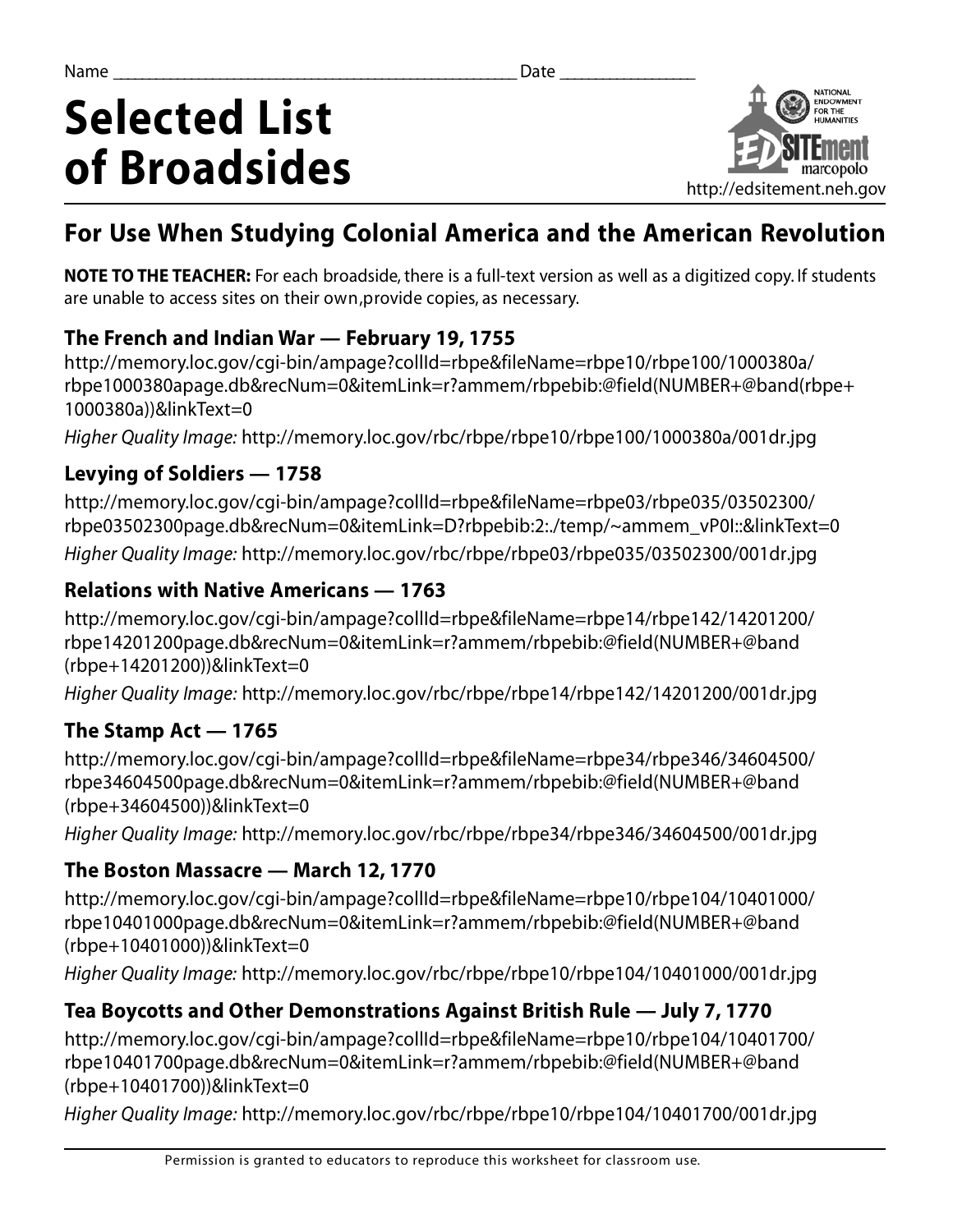### **An Act for Preventing Tumults and Riotous Assemblies - 1771**

http://memory.loc.gov/cgi-bin/ampage?collId=rbpe&fileName=rbpe14/rbpe143/1430340c/ rbpe1430340cpage.db&recNum=0&itemLink=r?ammem/rbpebib:@field(NUMBER+@band  $(rbpe+1430340c)$ )& $linkText=0$ 

*Higher Quality Image: http://memory.loc.gov/rbc/rbpe/rbpe14/rbpe143/14301900/001dr.jpg* 

# **Said Tea Never Should Be Landed in this Province — December 2, 1773**

http://memory.loc.gov/cgi-bin/ampage?collId=rbpe&fileName=rbpe03/rbpe037/03702400/ rbpe03702400page.db&recNum=0&itemLink=D?rbpebib:2:./temp/~ammem\_jMwf::&linkText=0 *Higher Quality Image: http://memory.loc.gov/rbc/rbpe/rbpe03/rbpe037/03702400/001dr.jpg* 

# An Act for Preventing Tumults and Riotous Assemblies — January 22, 1774

http://memory.loc.gov/cgi-bin/ampage?collId=rbpe&fileName=rbpe14/rbpe143/1430340c/ rbpe1430340cpage.db&recNum=0&itemLink=r?ammem/rbpebib:@field(NUMBER+@band  $(rbpe+1430340c)$ )&linkText=0

*Higher Quality Image: http://memory.loc.gov/rbc/rbpe/rbpe14/rbpe143/1430340c/001dr.jpg* 

# **Committees of Correspondence/Continental Congress — July 5, 1774**

http://memory.loc.gov/cgi-bin/ampage?collId=rbpe&fileName=rbpe10/rbpe106/1060100a/ rbpe1060100apage.db&recNum=0&itemLink=r?ammem/rbpebib:@field(NUMBER+@band  $(rbpe+1060100a)$ )& $linkText=0$ 

*Higher Quality Image: http://memory.loc.gov/rbc/rbpe/rbpe10/rbpe106/1060100a/001dr.jpg* 

# **Protests Beyond Boston — 1774**

http://memory.loc.gov/cgi-bin/ampage?collId=rbpe&fileName=rbpe02/rbpe028/02800200/ rbpe02800200page.db&recNum=0&itemLink=r?ammem/rbpebib:@field(NUMBER+@band (rbpe+02800200))&linkText=0

*Higher Quality Image: http://memory.loc.gov/rbc/rbpe/rbpe02/rbpe028/02800200/001dr.jpg* 

# **The Battle of Lexington and Concord — April 1775**

http://memory.loc.gov/cgi-bin/ampage?collId=rbpe&fileName=rbpe02/rbpe028/02800600/ rbpe02800600page.db&recNum=0&itemLink=r?ammem/rbpebib:@field(NUMBER+@band (rbpe+02800600))&linkText=0

*Higher Quality Image: http://memory.loc.gov/rbc/rbpe/rbpe02/rbpe028/02800600/001dr.jpg* 

# **Some Englishmen Supported the Colonists in Their Grievances — July 5, 1775**

http://memory.loc.gov/cgi-bin/ampage?collId=rbpe&fileName=rbpe03/rbpe038/03802200/ rbpe03802200page.db&recNum=0&itemLink=r?ammem/rbpebib:@field(NUMBER+@band (rbpe+03802200))&linkText=0

*Higher Quality Image: http://memory.loc.gov/rbc/rbpe/rbpe03/rbpe038/03802200/001dr.jpg* 

# **Governor Gage Recalled — October 1775**

http://memory.loc.gov/cgi-bin/ampage?collId=rbpe&fileName=rbpe03/rbpe038/0380280b/ rbpe0380280bpage.db&recNum=0&itemLink=D?rbpebib:1:./temp/~ammem\_PIO7::&linkText=0

*Higher Quality Image: http://memory.loc.gov/rbc/rbpe/rbpe03/rbpe038/0380280b/001dr.jpg*